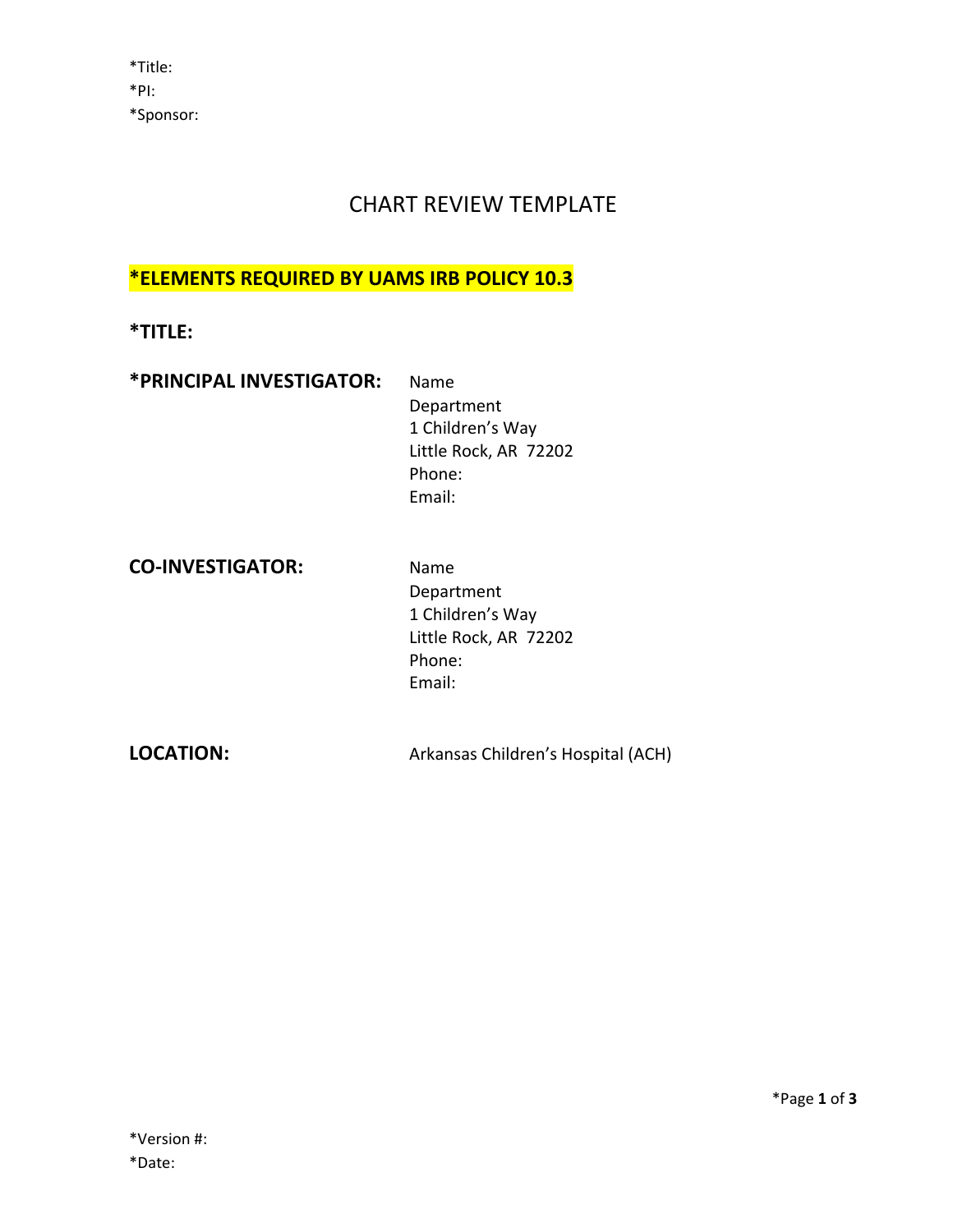\*Title: \*PI: \*Sponsor:

# **\*BACKGROUND AND SIGNIFICANCE**

# **\*HYPOTHESIS/ SPECIFIC AIMS**

## **\*STUDY DESIGN AND PROCEDURE(S)**

The intent for this study is to do a chart review of \_\_\_\_\_ subjects operated in the ACH department of \_\_\_\_\_\_\_ from \_\_\_\_\_\_\_\_ to \_\_\_\_\_\_ for \_\_\_\_\_\_\_\_\_\_\_.

#### **\*STUDY POPULATION/DATA SOURCE:**

A chart review a series of \_\_\_\_\_ consecutive cases with an age range of \_\_\_\_ to \_\_\_\_\_. The source of the data is \_\_\_\_\_\_\_\_\_\_\_\_\_\_. The data elements to be collected are  $\qquad \qquad .$ 

**\*Subject Inclusion Criteria** 

**\*Subject Exclusion Criteria**

#### **\*ETHICAL CONSIDERATIONS**

This should include a description of the informed consent process or justification for waiver as appropriate.

#### **\*RISKS & BENEFITS**

This should provide the expected risks and benefits of the study procedures and the procedures taken to minimize those risks. Provisions to protect subject privacy and the confidentiality of the data should also be addressed.